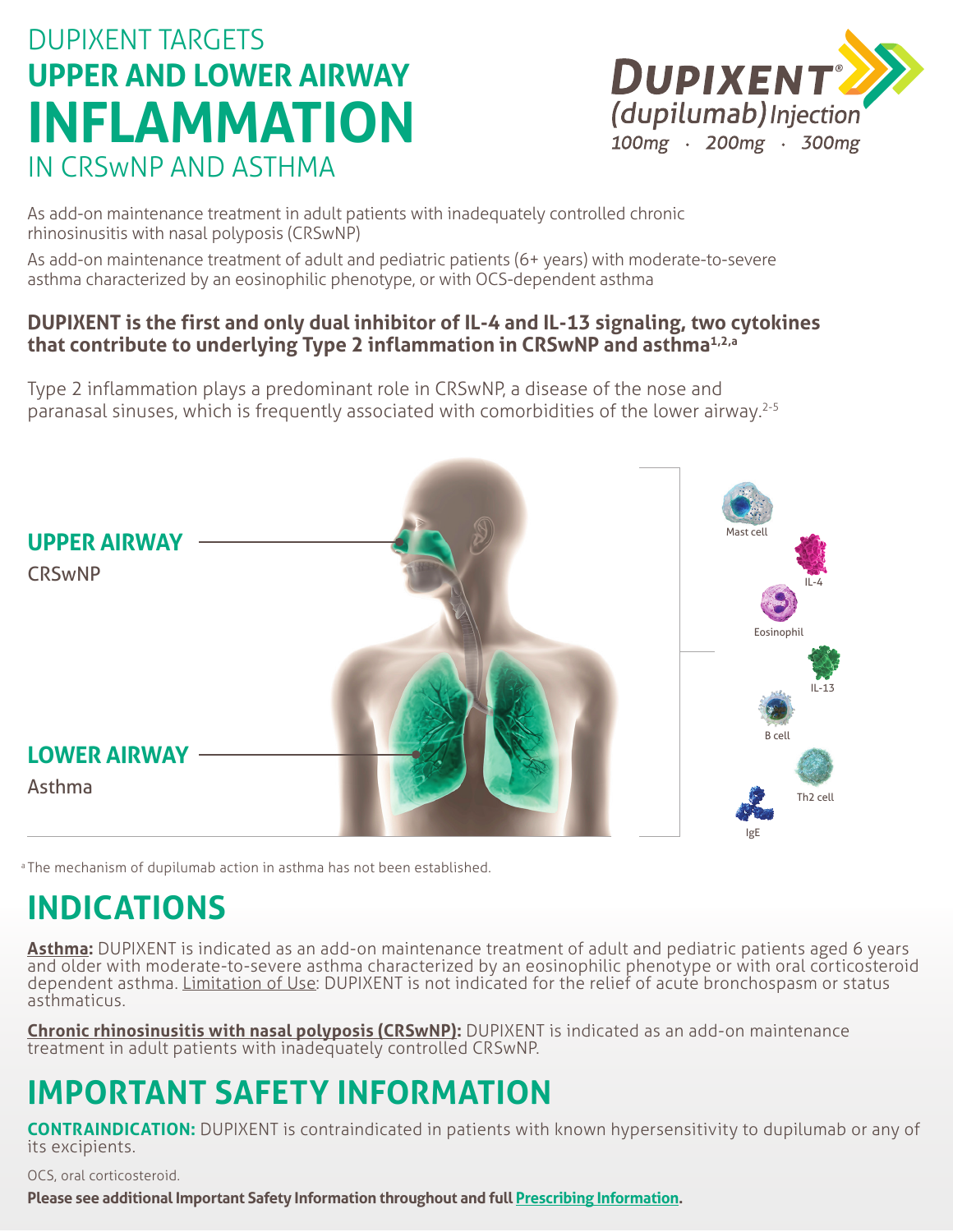# **IMPORTANT SAFETY INFORMATION**

### **WARNINGS AND PRECAUTIONS**

**Hypersensitivity:** Hypersensitivity reactions, including anaphylaxis, serum sickness or serum sickness-like reactions, angioedema, generalized urticaria, rash, erythema nodosum, and erythema multiforme have been reported. If a clinically significant hypersensitivity reaction occurs, institute appropriate therapy and discontinue DUPIXENT.

**Conjunctivitis and Keratitis:** Conjunctivitis occurred more frequently in subjects with chronic rhinosinusitis with nasal polyposis who received DUPIXENT compared to those who received placebo. There were no cases of keratitis reported in the CRSwNP development program. Among asthma subjects, the frequencies of conjunctivitis and keratitis were similar between DUPIXENT and placebo. Conjunctivitis and keratitis have been reported with DUPIXENT in postmarketing settings, with some patients reporting visual disturbances (e.g. blurred vision). Advise patients to report new onset or worsening eye symptoms to their healthcare provider. Consider ophthalmological examination for patients who develop conjunctivitis that does not resolve following standard treatment or signs and symptoms suggestive of keratitis, as appropriate.

**Eosinophilic Conditions:** Patients being treated for asthma may present with serious systemic eosinophilia sometimes presenting with clinical features of eosinophilic pneumonia or vasculitis consistent with eosinophilic granulomatosis with polyangiitis (EGPA), conditions which are often treated with systemic corticosteroid therapy. These events may be associated with the reduction of oral corticosteroid therapy. Healthcare providers should be alert to vasculitic rash, worsening pulmonary symptoms, cardiac complications, and/or neuropathy presenting in their patients with eosinophilia. Cases of eosinophilic pneumonia were reported in adult subjects who participated in the asthma development program and cases of vasculitis consistent with EGPA have been reported with DUPIXENT in adult subjects who participated in the asthma development program as well as in adult subjects with co-morbid asthma in the CRSwNP development program. A causal association between DUPIXENT and these conditions has not been established.

**Acute Asthma Symptoms or Deteriorating Disease:** Do not use DUPIXENT to treat acute asthma symptoms, acute exacerbations, acute bronchospasm or status asthmaticus. Patients should seek medical advice if their asthma remains uncontrolled or worsens after initiation of DUPIXENT.

**Risk Associated with Abrupt Reduction of Corticosteroid Dosage:** Do not discontinue systemic, topical, or inhaled corticosteroids abruptly upon initiation of DUPIXENT. Reductions in corticosteroid dose, if appropriate, should be gradual and performed under the direct supervision of a healthcare provider. Reduction in corticosteroid dose may be associated with systemic withdrawal symptoms and/or unmask conditions previously suppressed by systemic corticosteroid therapy.

**Patients with Co-morbid Asthma:** Advise patients with CRSwNP who have co-morbid asthma not to adjust or stop their asthma treatments without consultation with their physicians.

**Arthralgia:** Arthralgia has been reported with use of DUPIXENT with some patients reporting gait disturbances or decreased mobility associated with joint symptoms; some cases resulted in hospitalization. Advise patients to report new onset or worsening joint symptoms. If the symptoms persist or worsen, consider rheumatological evaluation and/ or discontinuation of DUPIXENT.

**Parasitic (Helminth) Infections:** It is unknown if DUPIXENT will influence the immune response against helminth infections. Treat patients with pre-existing helminth infections before initiating therapy with DUPIXENT. If patients become infected while receiving treatment with DUPIXENT and do not respond to anti-helminth treatment, discontinue treatment with DUPIXENT until the infection resolves. Helminth infections (5 cases of enterobiasis and 1 case of ascariasis) were reported in pediatric patients 6 to 11 years old in the pediatric asthma development program.

**Vaccinations:** Consider completing all age-appropriate vaccinations as recommended by current immunization guidelines prior to initiating DUPIXENT. Avoid use of live vaccines in patients treated with DUPIXENT.

#### **ADVERSE REACTIONS:**

- **• Asthma:** The most common adverse reactions (incidence ≥1%) are injection site reactions, oropharyngeal pain, and eosinophilia.
- **Chronic rhinosinusitis with nasal polyposis:** The most common adverse reactions (incidence ≥1%) are injection site reactions, eosinophilia, insomnia, toothache, gastritis, arthralgia, and conjunctivitis.